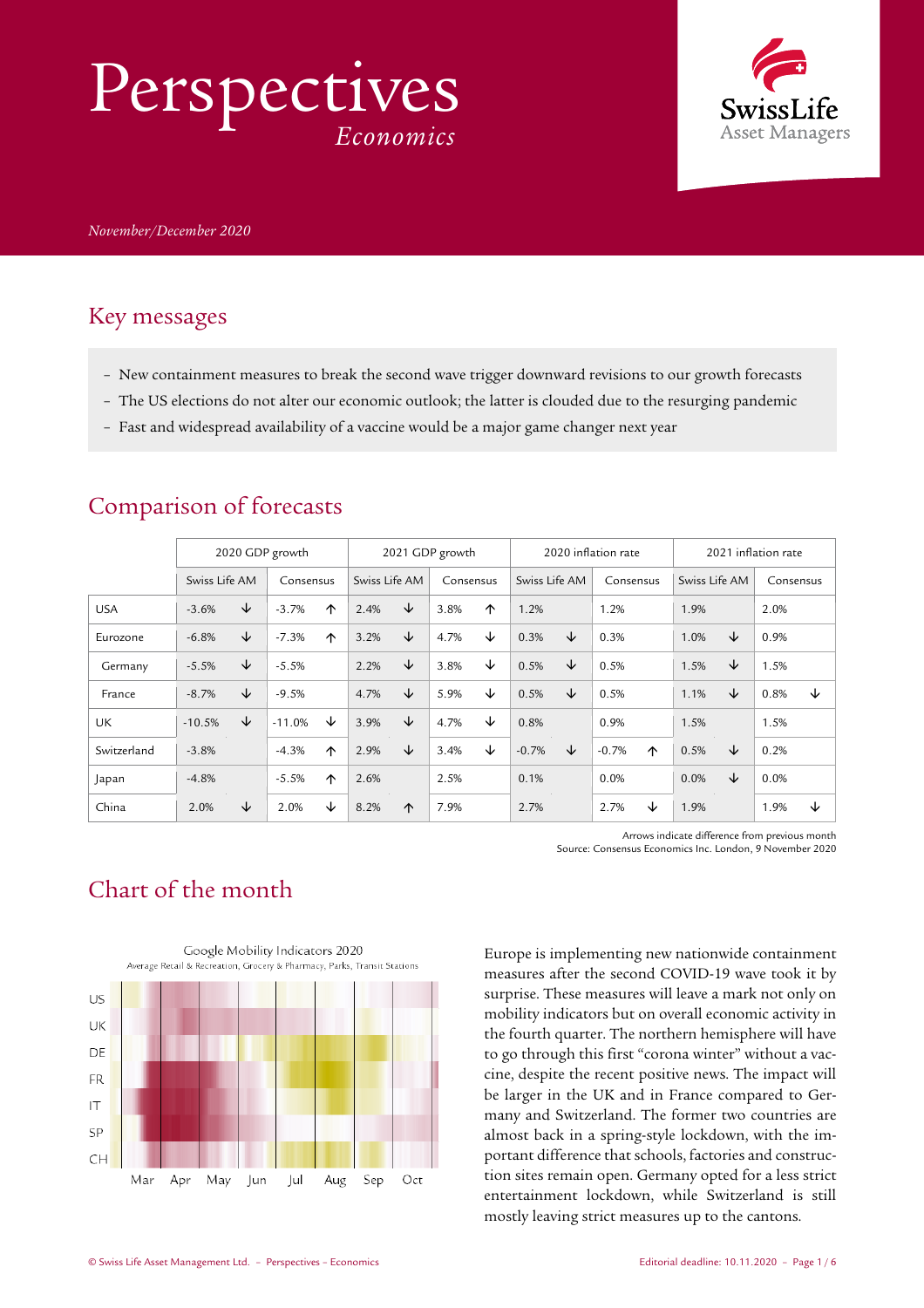## *US Eurozone*

#### **GDP growth**  Swiss Life Asset Managers 2020: -3.6 % 2021: 2.4 % Consensus 2020: -3.7 % 2021: 3.8 %

Financial markets reacted positively to the outcome of the US elections. First, while President-elect Joe Biden will certainly keep a tough stance on China, his policy approach will likely be more predictable and be less centred around harmful tariff threats. Second, the elections were accompanied by the expected noise from President Trump but were conducted in a peaceful and fair manner that renders an extended, potentially violent dispute about the outcome unlikely. Third, the Democratic landslide that most pollsters expected did not happen. If Congress remains divided between both parties, this will significantly limit the room for manoeuvre for the Biden government, notably on the fiscal front where a partial reversal of the Trump tax cuts was planned. Nevertheless, a Democratic-controlled Senate remains possible as the two Senate seats for Georgia will face a runoff election on 5 January. Overall, the US elections do not change our economic outlook. The downward revision of our US growth forecasts is the result of the significant resurgence of the pandemic. Few restrictions have been imposed so far, as mostly conservative rural states are affected currently. However, we expect the pandemic to reach the populous and economically more relevant coastal areas again as we move towards the cold winter months. On the positive side for 2021, the US will likely be the first country to benefit from a potential vaccine.

#### **Inflation Inflation**

| Swiss Life Asset Managers | Consensus    |
|---------------------------|--------------|
| $2020:1.2\%$              | 2020:1.2%    |
| $2021:1.9\%$              | $2021:2.0\%$ |

As expected, US core inflation stabilised at 1.7% in August and September, after a significant crisis-induced decline in the previous months. We expect core inflation to remain around that level until March 2021. Meanwhile, headline inflation is set to fluctuate strongly due to significant swings of energy prices and the related base effects. We expect headline inflation to hit a low of 1.0% in December, before temporarily shooting above the 2%-target in the second quarter of 2021.

## Focus back on the pandemic On a less damaging second wave

| GDP growth                |               |  |  |  |  |
|---------------------------|---------------|--|--|--|--|
| Swiss Life Asset Managers | Consensus     |  |  |  |  |
| $2020: -6.8\%$            | $2020: -7.3%$ |  |  |  |  |
| 2021:3.2%                 | 2021:4.7%     |  |  |  |  |

A new set of high frequency data is helpful to accurately assess economic dynamics in these times of a pandemic. For the third quarter, we expected GDP in the Eurozone to have recovered by 11.6% from the previous quarter, which by far exceeded the consensus of 9.6% reported by Bloomberg. At 12.7% quarterly growth, the official data revealed an even faster pace of the recovery. Everything else left unchanged, the past data thus would force us to lift the forecast for 2020 considerably. Yet, fast rising new infection cases and the authorities' response in the form of a renewed tightening of containment measures have a negative impact on economic dynamics. Current containment regimes range from comparably soft in Estonia and Finland to almost identical measures like those seen in spring in Ireland, Austria, Spain and France. We now expect GDP to decline by 0.7% in the last quarter 2020, which is substantially less than during the second quarter. The differences to the highly uncertain situation in March are manifold: We have better visibility of the potential length of a renewed lockdown. Individual mobility is far less restricted than in April according to information from Google. Global supply chains are restored, and exporters report firm demand from Asia and the US. Additionally, fears of a financial crisis are gone and a breakthrough in the search for a vaccine has moved within reach recently.

| <b>Inflation</b>          |           |
|---------------------------|-----------|
| Swiss Life Asset Managers | Consensus |
| 2020:0.3%                 | 2020:0.3% |
| $2021:1.0\%$              | 2021:0.9% |

Official data reveal that inflation remained in negative territory as we entered the last quarter 2020. The preliminary estimate published by Eurostat showed that consumer prices dropped by 0.3% in the year until October. We project inflation to stay negative until January next year. Apparently, the broader public's perception of price developments is completely different from this statistical information: in a survey published by the EU commission, the mean response to the question of actual inflation in the Eurozone was 7.5%.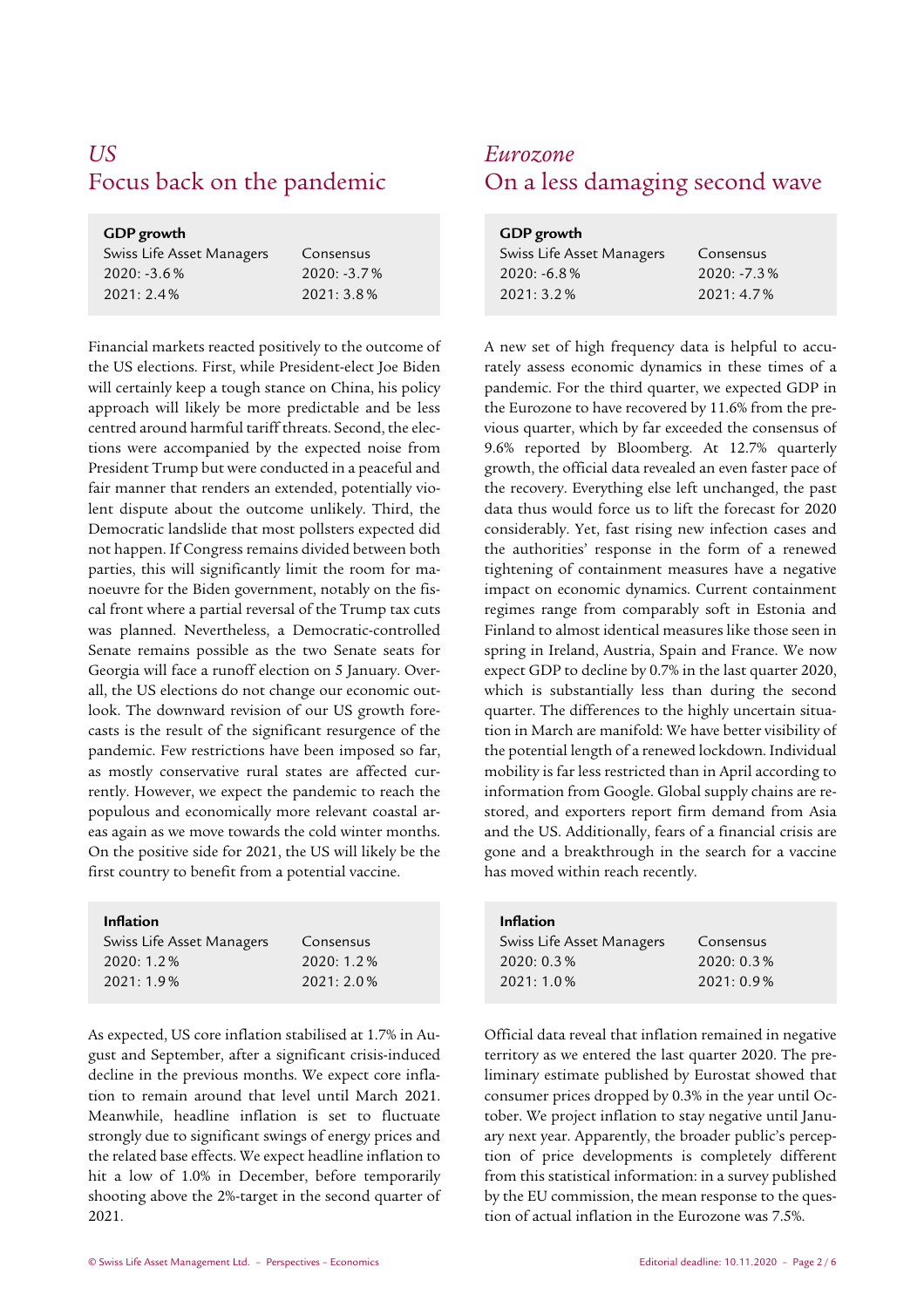## *Germany France*

#### **GDP growth**

| Swiss Life Asset Managers | Consensus      |
|---------------------------|----------------|
| $2020: -5.5\%$            | $2020: -5.5\%$ |
| $2021:2.2\%$              | $2021:3.8\%$   |

Starting 2 November, Germany entered an "entertainment lockdown" for at least one month, restricting contacts to two households and closing restaurants, bars and other leisure venues. These measures against the COVID-19 surge are less strict than the springlockdown but stricter than what we had anticipated, leading us to revise our GDP forecast down. The impact of the new restrictions should first be visible in the Google mobility indicators (see chart of the month) and hopefully soon after in a peaking number of new COVID-19 cases. Business closures in the most affected services sectors will likely rise, despite the generous fiscal support measures for revenue compensations recently announced. Likewise, we project the unemployment rate to increase again, after it declined from 6.4% in summer to 6.2% in October. In the manufacturing sector, however, we see further recovery potential with positive impulses from China and the US. Industrial production increased by 1.6% in September, undershooting consensus expectations, but the October manufacturing Purchasing Managers' Index increased further to 58.2 points, clearly staying in growth territory. Yet, we now think that growth overall will stagnate in the final quarter of 2020 and recover only slowly throughout winter. The better-than-expected third-quarter GDP print (8.2% quarterly growth vs. 7.7% expected) cushions the 2020 downward revision, but statistical carry over, leads to a 2021 GDP growth revision to 2.2%, down from 4.1%.

#### Inflation

| Swiss Life Asset Managers | Consensus    |
|---------------------------|--------------|
| $2020:0.5\%$              | $2020:0.5\%$ |
| $2021:1.5\%$              | 2021:1.5%    |
|                           |              |

Harmonised consumer price inflation remained in negative territory in September and October (-0.4% and -0.5% year-on-year). Base effects from low energy prices and the summer VAT cut are still the driving forces. October inflation details will be released after this text goes to print. It is, however, clear, that this recession has been disinflationary so far.

## The show must not go on Big jump in unemployment

| <b>GDP</b> growth         |                |
|---------------------------|----------------|
| Swiss Life Asset Managers | Consensus      |
| $2020: -8.7\%$            | $2020: -9.5\%$ |
| 2021:4.7%                 | 2021:5.9%      |

 The impact of COVID-19 on the French economy was already comparably high in the first wave and is expected to again be more significant in the current quarter as the French authorities were forced to implement comparably restrictive new containment measures. In contrast to the first lockdown, manufacturing sectors will be less affected this time, as global supply chains are functioning again and demand from Asia and the US is hardly affected by the current developments of the pandemic in Europe. Accordingly, business surveys out of the manufacturing sectors are coming in higher than feared by analysts so far this quarter. The final data for the October manufacturing Purchasing Managers' Index (PMI) was even slightly higher than the preliminary number, suggesting that the worsening medical situation in the final days of October only had a limited impact on industrial activity and incoming orders. Things look different in the services industries, where the short-term outlook has clearly worsened: The services sector PMI was stuck below the 50-points expansion line for two consecutive months and the rise in the unemployment rate to 8.8% from 7.0% in the third quarter weighs on consumer sentiment. In contrast to other regions in Europe, the second lockdown has already had a material impact on individual time spent in retail and leisure places. Considering these worsening domestic conditions, we cut our GDP growth forecast for this year from -8.0% to -8.7%.

| <b>Inflation</b>          |              |
|---------------------------|--------------|
| Swiss Life Asset Managers | Consensus    |
| 2020:0.5%                 | $2020:0.5\%$ |
| $2021:1.1\%$              | $2021:0.8\%$ |

Annual headline inflation fell from 1.7% in January to zero last month. From month to month, inflation numbers were extremely volatile, a major driver being the different timing of seasonal factors compared to normal years. While we expect less volatility in the months ahead, price setting power in the domestic service sectors is likely to remain subdued, keeping inflation pressure low during the first quarter 2021.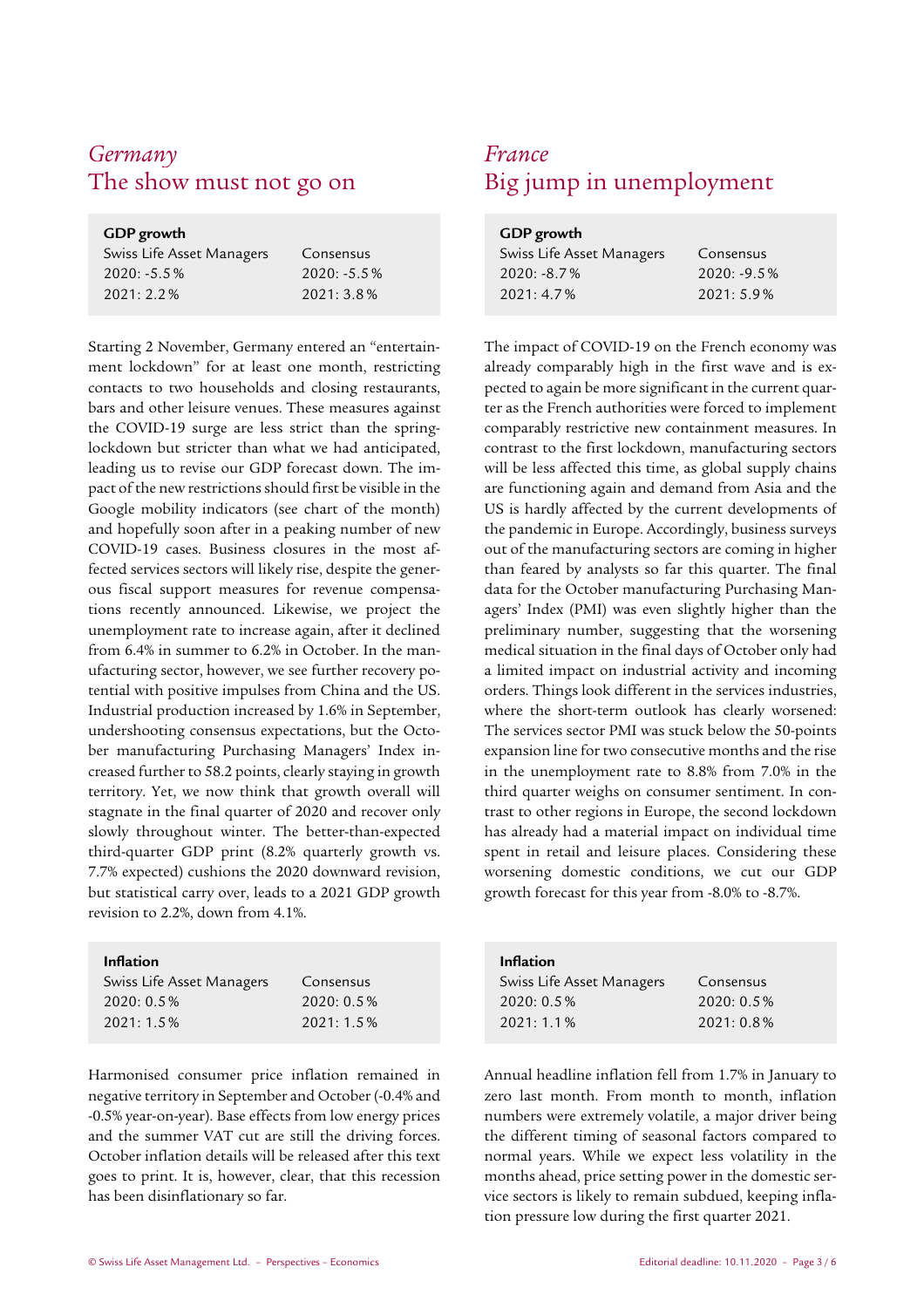### *UK Switzerland* Feebly into the second wave An island in Europe

| GDP growth                |                 |
|---------------------------|-----------------|
| Swiss Life Asset Managers | Consensus       |
| $2020: -10.5\%$           | $2020: -11.0\%$ |
| $2021:3.9\%$              | $2021:4.7\%$    |

The second wave hit the UK at a time when the economy had only modestly recovered from the first wave. According to our estimates, UK GDP only stood at around 94% of pre-crisis levels in September, far lower than in Germany, France (both estimated at 97%) or even Italy (96%). The stop-and-go approach witnessed elsewhere in Europe was taken to the next level in the UK, where the government's "eat out to help out" scheme fiscally encouraged Britons to spend money in restaurants during August, only to close all bars and restaurants again in the second lockdown imposed for the month of November. Non-essential shops also remain shut, but surging online retail sales and the fact that schools and factories are open will likely limit the economic damage this time. Also, the starting point in terms of capacity utilisation is so much lower than in spring that we expect the second lockdown to induce a monthly GDP decline of 5.4% in November, roughly a quarter of the plunge witnessed in April. Regarding Brexit, we still expect a benign outcome, as Joe Biden's election as US President has ironically increased the pressure on the UK government to strike a trade deal with the EU. The UK's internal market bill, intended to push the EU to a compromise, was denounced by US Democrats to threaten the peace process in Northern Ireland. Hence, the bill, which is still stuck in parliament, has now become an empty threat as it would likely block the path for a transatlantic trade deal.

### **Currico** Life

| Swiss Life Asset Managers | Consensus    |
|---------------------------|--------------|
| $2020:0.8\%$              | $2020:0.9\%$ |
| $2021:1.5\%$              | 2021:1.5%    |

The "eat out to help out" programme led to lower August inflation numbers and a technical rebound in September, to 0.5% for the headline and 1.3% for the core inflation print. Headline inflation will remain below core inflation over the next months due to depresses energy prices, but the unwinding of the temporary VAT should bring headline inflation back above the 1%-mark at the beginning of 2021.

| Consensus      |
|----------------|
| $2020: -4.3\%$ |
| 2021:3.4%      |
|                |

 When it comes to breaking the second wave of the pandemic, Switzerland chose a comparably mild toolkit of containment measures. Consequently, high frequency data suggest that the current impact on economic activity is far less severe than during the lockdown earlier this year. As per early November, mobility indicators provided by Google suggest a 28% lower duration of stay in retail and leisure related areas compared to February. At its trough in the first week of April, this measure stood at a fifth of its February level. Debit card usage data and October car sales numbers hint at robust private consumption until recently. Global supply chains in manufacturing are restored and kept intact even in regions which have implemented more restrictive containment regimes than the Swiss authorities. We have lowered our assumptions for the final quarter 2020 for which we currently expect a mild temporary decline by just 0.5%. While this is a comparably mild drop in activity, we are not neglecting long-term effects of the recession: Another set of high frequency data suggests that a growing number of people is actively looking for a job as they fear to lose their current employment. We expect the unemployment rate to climb above 4% during the first quarter 2021 and are also anticipating a rise in corporate bankruptcies. The widespread and fast availability of vaccines would be a game changer and could result in stronger growth in the second half of 2021 already.

| <b>Inflation</b>          |                |
|---------------------------|----------------|
| Swiss Life Asset Managers | Consensus      |
| $2020: -0.7\%$            | $2020: -0.7\%$ |
| $2021:0.5\%$              | $2021:0.2\%$   |

Annual consumer price inflation is set to stay negative until early 2021, when base effects from very low energy prices will fade. As the inflation print for October came in slightly below our estimates, we had to revise the full year forecast slightly to the downside this month. Details in the consumer confidence survey published by SECO show that inflation expectations remain well anchored among Swiss households.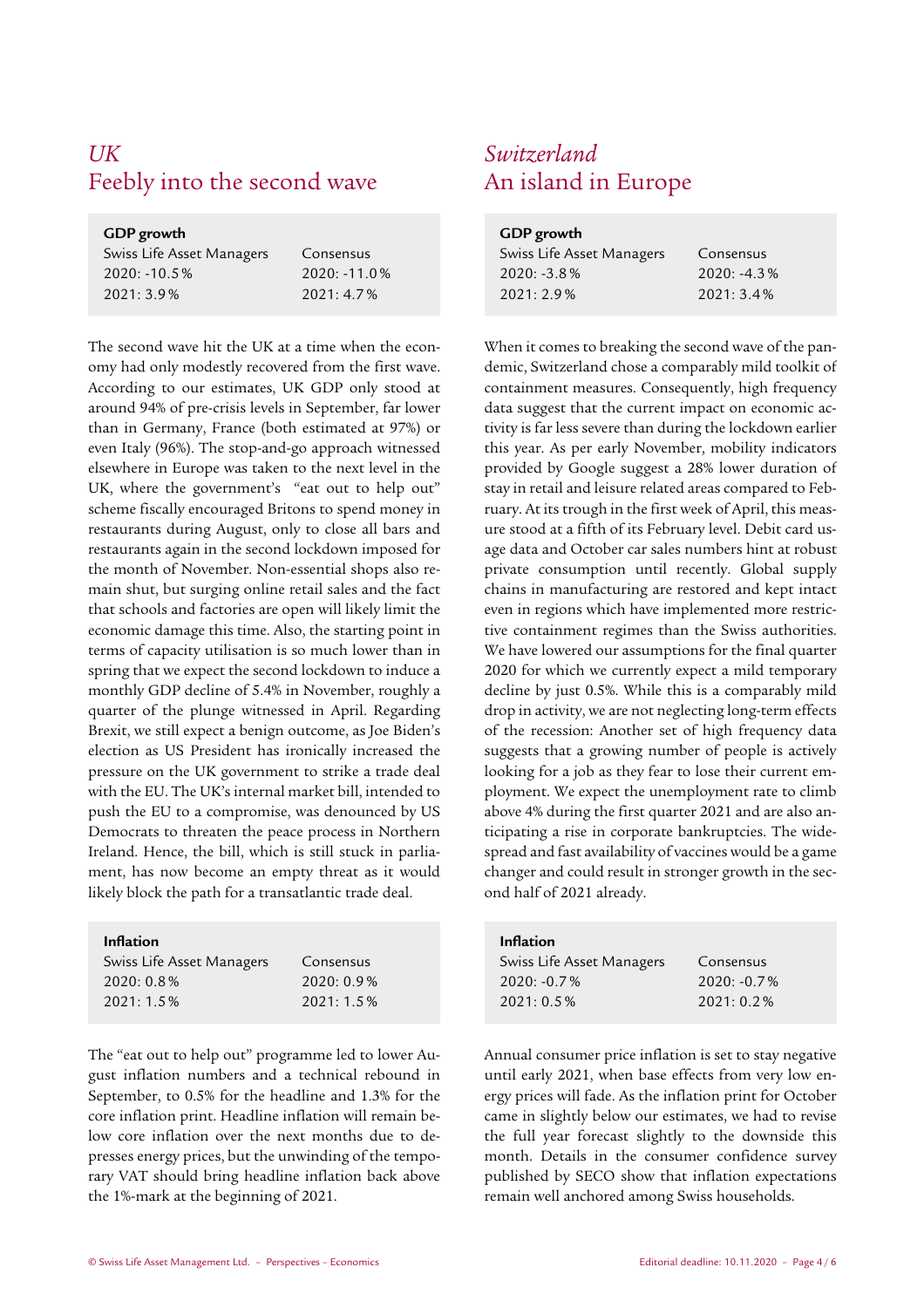### *Japan China* Foreign demand on the rise Technology at the forefront

| Swiss Life Asset Managers | Consensus      |
|---------------------------|----------------|
| $2020: -4.8\%$            | $2020: -5.5\%$ |
| 2021:2.6%                 | $2021: 2.5\%$  |

The recent surge of infections in Europe and current regional dynamics in the US, where we see a close correlation between temperatures and infection rates, suggest that COVID-19 follows a seasonal pattern that will inevitably hit Japan as well during the winter months. Indeed, new cases have already started to reaccelerate, notably in the northernmost island of Hokkaido. This brings some downside risks for the ongoing slow recovery, especially in the services sector, but is unlikely to trigger any economically punitive measures as the government has so far successfully relied on the population to voluntary reduce social interaction. Meanwhile, "fiscal incontinence" continues seamlessly under the new government of Yoshihide Suga, which has just announced yet another supplementary budget to support the recovery. What should also keep the Japan economy on track over the next months is foreign demand, as the two main trading partners China and the US enjoy a healthy economic recovery. Indeed, the export orders subcomponents of the manufacturing Purchasing Managers' Index recently moved into expansion territory for the first time in two years. Industrial production has steadily moved up since May to around 92% of pre-crisis levels in September, driven by a strong recovery of the Japanese auto sector that had especially suffered from the COVID-19 crisis.

#### **Inflation**

| Consensus    |
|--------------|
| $2020:0.0\%$ |
| $2021:0.0\%$ |
|              |

In October, annual headline inflation dropped into negative territory for the first time in four years, to -0.3%. The reason is that positive base effects from last year's consumption tax hike drop out of the calculation. As the tax hike was only gradually passed on to consumers last year, inflation is set to decline further, reaching a trough of -0.8% in January 2021.

| GDP growth                |           |
|---------------------------|-----------|
| Swiss Life Asset Managers | Consensus |
| $2020:2.0\%$              | 2020:2.0% |
| 2021:8.2%                 | 2021:7.9% |

 China's economy grew by 4.9% in the third quarter compared to a year ago, which has however, been below our and consensus estimates, leading us to revise down our full-year GDP growth projection for this year to 2.0% from 2.5% previously. Nevertheless, despite this slower-than-anticipated pickup, China's monthly activity indicators show that the country's recovery remains intact. Particularly, the acceleration in September retail sales, which expanded by 3.3% compared to a year ago, confirms that private demand is substantially improving and that China's initially uneven recovery, that has been driven by the industrial sector, is broadening out. Moreover, China unveiled a first glimpse of its economic plan for the next five years. While details of the latest five-year plan will only be revealed in spring at the National People's Congress, one of the key messages has been that technological advance is at the forefront. In particular, technological self-reliance has been elevated, in response to imminent oversees restrictions on imports from abroad, and especially from the US. This will likely translate into substantially greater research and development spending in fields such as semiconductors, biotech and new energy vehicles. A potential Biden presidency would most likely be a shift away from unilateral tariffs as the main US policy tool to deal with China, but a hawkish China stance will persist, and US-China tensions are here to stay.

| <b>Inflation</b>          |           |
|---------------------------|-----------|
| Swiss Life Asset Managers | Consensus |
| 2020:2.7%                 | 2020:2.7% |
| 2021:1.9%                 | 2021:1.9% |

Easing pork prices led to a notable slowdown in China's September headline inflation that reached 1.7% compared to 2.4% in August. As pork prices will continue to moderate, we expect inflation to continue its downward trend. Meanwhile, although core inflation remained subdued at 0.5%, recreation prices rebounded for the first time since May, reflecting an ongoing recovery in China's services sector.